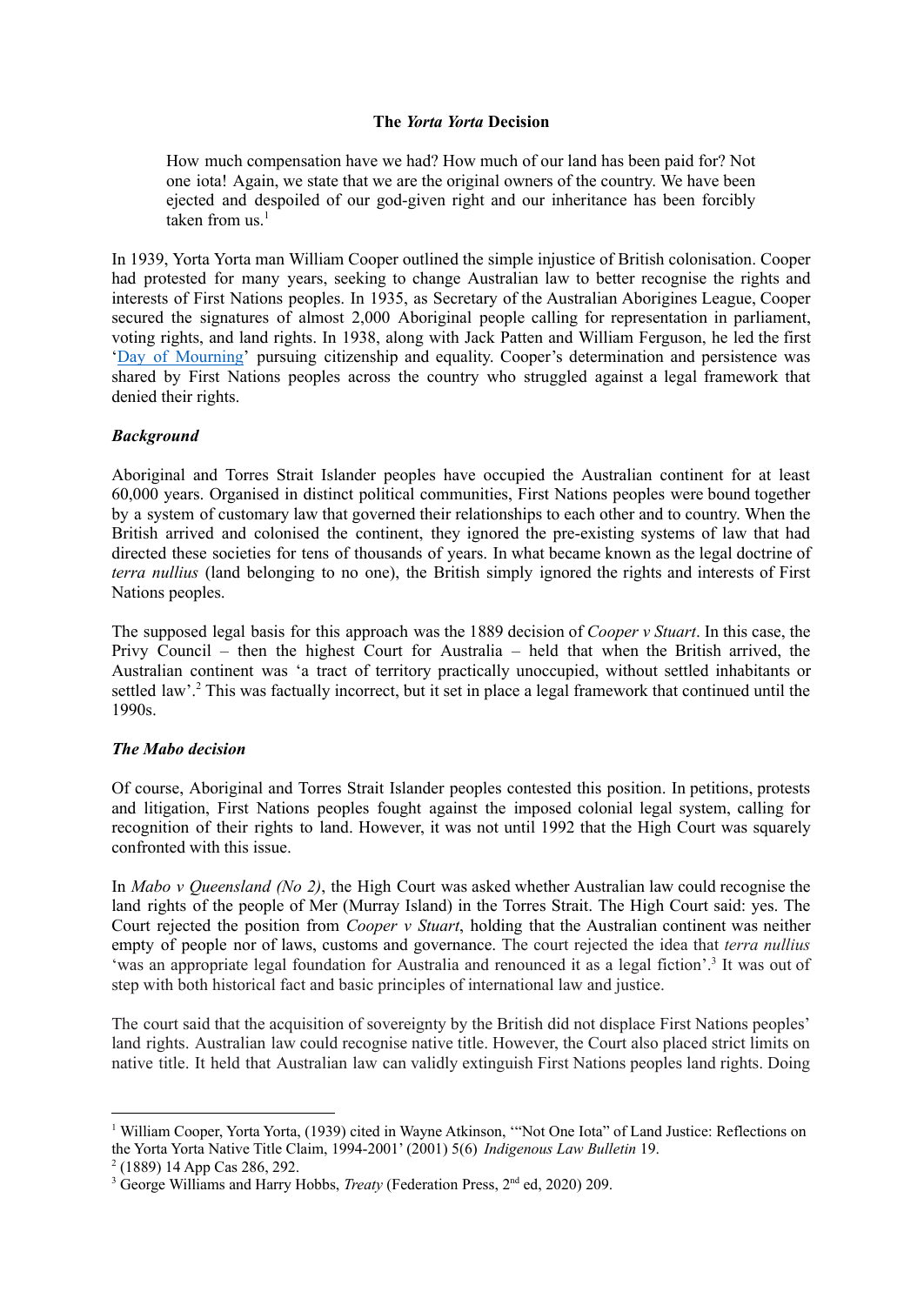so did not even give rise to compensation at common law. In other words, unlike other property rights, Aboriginal and Torres Strait Islander peoples 'would not be compensated for the loss of their land'.<sup>4</sup>

The Court also set out how native title could be found. First Nations groups would need to satisfy two requirements to have their rights and interests in lands and waters recognised by Australian law.

- 1. They must continue to acknowledge and observe their traditional laws and customs and therefore maintain the necessary connection to their traditional country; and
- 2. They must demonstrate that their native title has not been 'extinguished' by law or government action

*Mabo (No 2)* was immediately recognised as momentous. Guugu Yimidhirr lawyer Noel Pearson remarked that the decision 'represents a turning point in the history of Australia since white "settlement"', and 'compels the nation to confront fundamental issues concerning the Indigenous people of Australia, issues which have been largely avoidable to date'. 5

Prime Minister Paul Keating agreed, noting that *Mabo (No 2)* 'gives Australia a [tremendous](http://pmtranscripts.dpmc.gov.au/release/transcript-8895) opportunity to get its [relationship](http://pmtranscripts.dpmc.gov.au/release/transcript-8895) with the Aboriginal and Torres Strait Islander people right'. 6 Keating believed that legislation was the best way 'to do justice to the Mabo decision in protecting native title and to ensure workable, certain, land management'. <sup>7</sup> After several months of difficult negotiation, the Commonwealth Parliament passed the *[Native](https://www.legislation.gov.au/Details/C2017C00178) Title Act 1993* (Cth).

## *The Yorta Yorta Case*

Following the passage of the *Native Title Act*, several Aboriginal and Torres Strait Islander groups lodged claims, seeking recognition and protection of their rights and interests in land. One of the first claims across the nation was made by the Yorta Yorta people in February 1994. The Yorta Yorta are an Aboriginal Nation whose traditional land extends across north-eastern Victoria and southern New South Wales, around the junction of the Murray and Goulburn rivers. They sought native title over 1,840 square kilometres of their traditional lands. As Yorta Yorta country has been heavily colonised by non-Indigenous people, the claim was seen as a test cast 'to show the likely [success](https://www.abc.net.au/worldtoday/stories/s746029.htm) of native title [applications](https://www.abc.net.au/worldtoday/stories/s746029.htm) in such areas of Australia'.<sup>8</sup>

In 1998, the Federal Court dismissed their claim. Justice Howard Olney ruled that the Yorta Yorta did not maintain the necessary connection to their traditional country. In words that struck at the heart of the Yorta Yorta and exposed the limits of native title, Justice Olney ruled that the 'tide of [history'](http://www8.austlii.edu.au/cgi-bin/viewdoc/au/cases/cth/FCA/1998/1606.html) had 'washed away any real acknowledgment of their traditional laws and any real observance of their traditional customs'. 9

Justice Olney's reasoning and language have been criticised. In reaching his decision, the judge heavily relied on the writings of Edward Curr, a squatter who recorded his interactions with Yorta Yorta people in the 1840s. Justice Olney found Curr's recollections the 'most [credible](http://www8.austlii.edu.au/cgi-bin/viewdoc/au/cases/cth/FCA/1998/1606.html) source of [information](http://www8.austlii.edu.au/cgi-bin/viewdoc/au/cases/cth/FCA/1998/1606.html) concerning the traditional laws and customs of the area'.<sup>10</sup> In contrast, he considered that

<sup>&</sup>lt;sup>4</sup> George Williams and Harry Hobbs, *Treaty* (Federation Press, 2<sup>nd</sup> ed, 2020) 210.

<sup>5</sup> Noel Pearson, '204 Years of Invisible Title' in Margaret Stephenson and Suri Ratnapala (eds), *Mabo: A Judicial Revolution: The Aboriginal Land Rights Decision and its Impact on Australian Law* (University of Queensland Press, 1993) 75, 89

<sup>&</sup>lt;sup>6</sup> John Laws, Interview with Paul Keating, Prime Minister of Australia (Radio Interview, 17 June 1993) <[http://pmtranscripts.dpmc.gov.au/release/transcript-8895>](http://pmtranscripts.dpmc.gov.au/release/transcript-8895).

<sup>7</sup> Commonwealth, *Parliamentary Debates*, House of Representatives, 16 November 1993, 2878 (Paul Keating).

<sup>8</sup> 'Yorta Yorta Lose Native Title Case', *The World Today* (ABC Radio National, 12 December 2002) <<https://www.abc.net.au/worldtoday/stories/s746029.htm>>.

<sup>9</sup> *Members of the Yorta Yorta Aboriginal Community v Victoria* [1998] FCA 1606 [129].

<sup>10</sup> *Members of the Yorta Yorta Aboriginal Community v Victoria* [1998] FCA 1606 [106].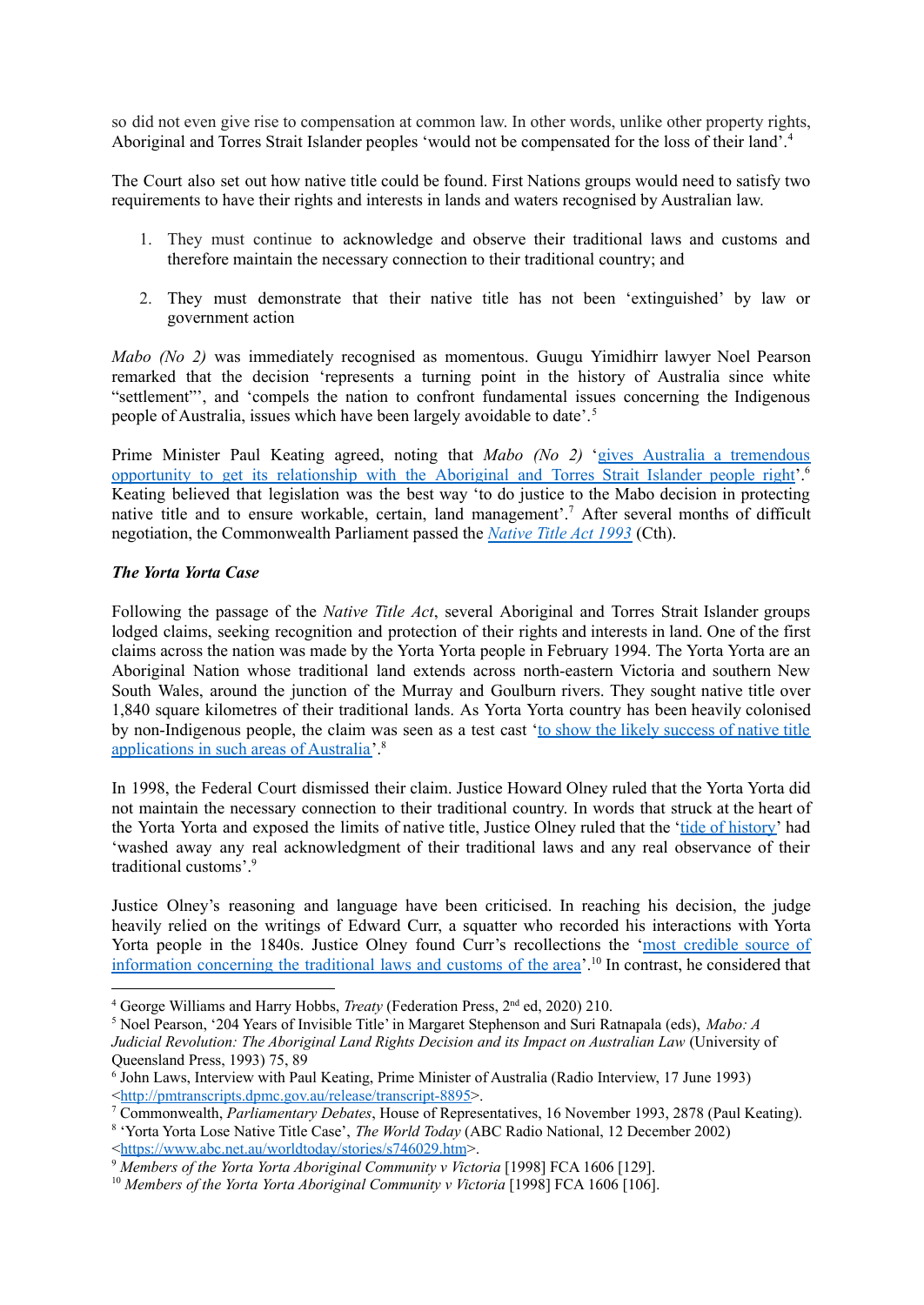'less weight' should be accorded to Yorta Yorta oral testimony.<sup>11</sup> The Yorta Yorta had sought to explain that while their traditions had developed and evolved over the years – in response to European settlement – they had continuously observed their laws and culture since Curr's arrival. Justice Olney ruled that because contemporary Yorta Yorta traditions and culture did not conform with the images described by Curr, the necessary connection had been lost. 12

The metaphor used by Justice Olney was also heavily criticised. The Yorta Yorta were not able to demonstrate ongoing connection to their country because of some natural and impersonal phenomenon. The very real, very personal actions of British colonisation, including murder, massacre, dispossession, and family break-up, prevented Yorta Yorta people from physically occupying and possessing their country. It was not the tide of history but the concerted actions of squatters, colonists and governments.

It is no surprise the Yorta Yorta were outraged. Monica Morgan, the Yorta Yorta group coordinator responded:

Our mob knew we were taking a chance trusting the system of the white man…but this is like an annihilation of our culture. 13

They were nonetheless not discouraged. The Yorta Yorta appealed to the Full Court of the Federal Court on the grounds that Justice Olney failed to recognise that traditional laws and customs can adapt to changed circumstances. They argued that the judge adopted a 'frozen in time' approach that required contemporary First Nations groups to emulate a model 'Aborigine standing on the hill with a spear against the sunset'.<sup>14</sup> The Court found errors in Justice Olney's reasoning, but by majority upheld his decision and dismissed the appeal.

The case was then taken to the High Court of Australia. In December 2002, the Yorta Yorta lost once more in a 5 to 2 majority ruling. The court imposed higher legal thresholds that make it far harder for First Nations groups to prove that they have maintained a 'traditional' connection to the land and thus that they possess native title. The majority held that the 'traditional laws and customs' recognised by native title must have been in existence prior to the acquisition of British sovereignty, and that the society that generated those laws and customs must have continued to exist and continued to observe those laws and customs since the assertion of British sovereignty. 15 If the society no longer continues to exist – perhaps because of dispossession, massacre or other rupture caused by colonisation – then native title is lost.

Justices Mary Gaudron and Michael Kirby dissented. In their view, 'traditional' connection to country does not need to be physical and neither does it require continuing occupancy. Traditional connection can be maintained through spiritual connection.<sup>16</sup> They held further that whether a community continues to exist and continues to observe their traditional laws and customs is simply whether since the British assertion of sovereignty 'there have been persons who have identified [themselves](http://www7.austlii.edu.au/cgi-bin/viewdoc/au/cases/cth/HCA/2002/58.html) and each other as members of the [community'](http://www7.austlii.edu.au/cgi-bin/viewdoc/au/cases/cth/HCA/2002/58.html).<sup>17</sup> This dissent recognised the challenges that First Nations peoples in the southeast of Australia would face in obtaining native title.

#### *The Limits of the Native Title Act*

<sup>11</sup> *Members of the Yorta Yorta Aboriginal Community v Victoria* [1998] FCA 1606 [106].

<sup>12</sup> See also Samuel Furphy, *Edward Curr and the Tide of History* (ANU Press, 2013).

<sup>13</sup> 'Yorta People Vow to Fight On', *The Age*, 19 December 1998.

<sup>14</sup> Transcript of Proceedings, *Members of the Yorta Yorta v State of Victoria* (Full Court of the Federal Court, VG34 of 1999, Ron Castan QC, 19 August 1999).

<sup>15</sup> *Members of the Yorta Yorta Aboriginal Community v State of Victoria* [2002] HCA 58 [43]-[57].

<sup>16</sup> *Members of the Yorta Yorta Aboriginal Community v State of Victoria* [2002] HCA 58 [104].

<sup>17</sup> *Members of the Yorta Yorta Aboriginal Community v State of Victoria* [2002] HCA 58 [117].